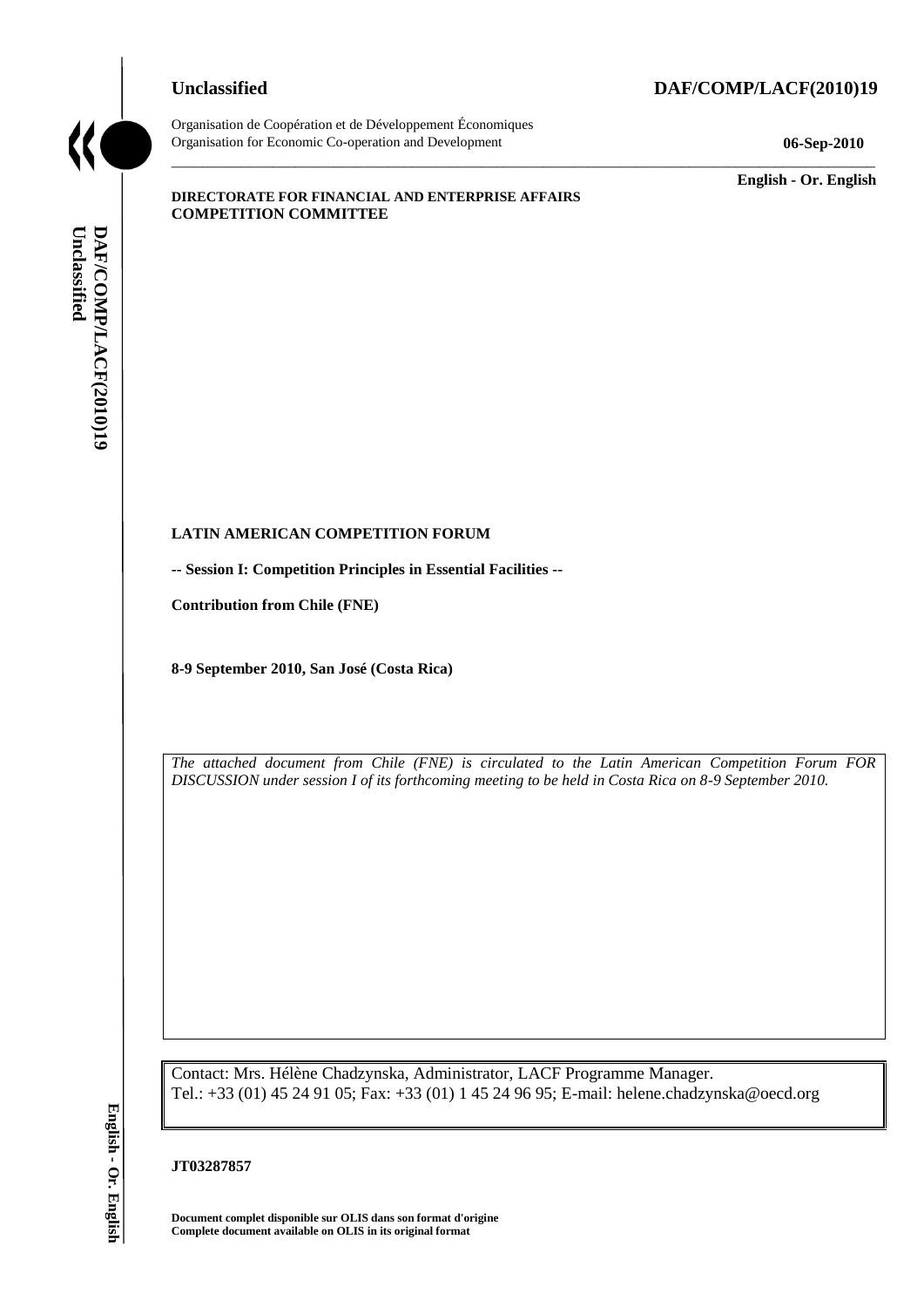

#### **LATIN AMERICAN COMPETITION FORUM**

**8-9 September, San José (Costa Rica)**

#### **Session I: Competition Principles in Essential Facilities**

#### **-- CONTRIBUTION FROM CHILE --**

*Fiscalía Nacional Económica*

#### **1. Chilean Legislation on Competition and Essential Facilities**

1. Chilean legislation on free competition contains no provision that expressly deals with the concept of essential facilities or installations.

2. National jurisprudence has alluded to this doctrine in an explicit fashion in cases of refusal to sell and in discrimination cases, and in turn has analysed the illicit nature of such practices in light of the general provision on abuse of dominant position, as set forth in article 3(b) of DL 211 of 1973. The current revision of this law stipulates that: *"Anyone who, either individually or collectively, executes or participates in any act or agreement that impedes, restricts or limits free competition, or that tends to further such effects, shall be sanctioned according to the measures indicated in article 26 of the present law, without prejudice to any preventive, corrective or prohibitive measures regarding such acts or agreements that may apply in each case… Among those considered to be acts or agreements that impede, restrict or limit free competition or that tend to further such effects, are the following:... (b) The abusive exploitation by an economic agent or by a group of such agents that, occupying a dominant position in the*  market, set purchase or sales prices, condition the purchase of one good on the purchase of another, *assign market zones or market share, or impose similar abusive practices on others."*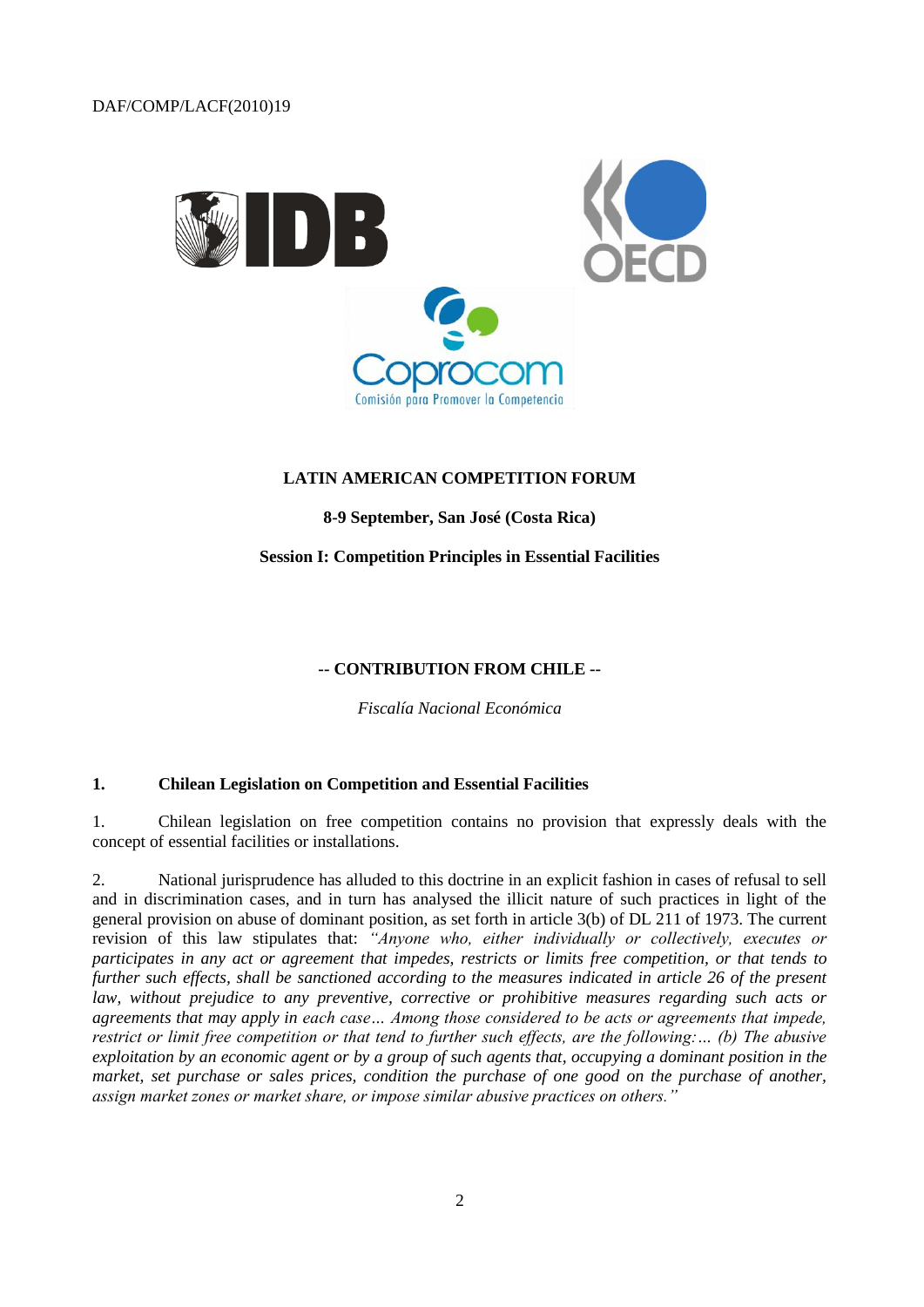## **2. Chilean Jurisprudence regarding Conditions for Determining whether a Facility is Essential**

3. Despite the fact that a number of decisions on the part of Chilean competition agencies have characterised certain installations/inputs/services or "facilities" as essential,<sup>1</sup> this designation has in most cases been used without, in the authors' view, there having been a robust examination of the concept of "essential facility" or an analysis of what determines whether such inputs are "essential".

4. Following, in an attempt to try to determine and specify the conditions required in order to establish whether an installation is essential, is a review of some of the most important decisions of the Court for the Protection of Free Competition (Tribunal de Defensa de la Libre Competencia, or TDLC) and of the Commissions that previously carried out that court's functions, regarding these issues, with distinctions drawn between decisions emanating from adversarial proceedings and those handed down in the course of non-adversarial proceedings.

## *2.1 Adversarial proceedings:*

## *2.1.1 TDLC, Ruling No. 29/2005 of 9/12/2005, in the "FNE v. Transbank" case*

5. In this case, the National Economic Prosecutor's Office (Fiscalía Nacional Económica, or FNE) brought suit against Transbank<sup>2</sup> for discriminatory practices, alleging that the firm had abused its dominant market position by charging discriminatory and abusive prices to merchants that accept bank credit cards, and accusing the company of having a rate structure that discriminated against card issuers.

6. In its decision, the TDLC states that "the platform on which bank credit card services operate appears to qualify as an essential installation for users and issuers. Evidence of this has been the gradual, though sustained, increase in concentration within the sector… In other words, an industry that began with a number of platforms ended up having only one. The charge maintains… that, in this industry, there are strong economies of scale. If Transbank were an essential facility, as suggested by the background facts cited above, and being at the same time owned by the principal financial institutions, which in turn act as issuers of credit and/or debit bank cards, the creation of a parallel system of credit cards would be, by any reasonable standards, impracticable or nearly so" ("Considering" clause 32).<sup>3</sup>

## *2.1.2 TDLC, Ruling No. 47/2005 of 12/5/2006, in the "FNE v. Sal Punta de Lobos (SPL)" case*

7. The "Punta de Lobos" (SPL) case involves the salt market and the port market of the Tarapacá region, and may shed light on the TDLC's likely analysis in determining whether an installation is or is not essential in nature.

8. In its charges, the FNE stated that the markets cited in the previous paragraph would be linked, inasmuch as the ports suitable for the Tarapacá region are an important market and, at the same time,

 $\mathbf{1}$ <sup>1</sup> Court for the Protection of Free Competition (Tribunal de Defensa de la Libre Competencia, or TDLC), Judgement No. 29/2005, Judgement No. 47/2006, Judgement No. 88/2009, Ruling No. 02/2005, Ruling No. 6/2005, Ruling No. 7/2005, Ruling No. 8/2005, Ruling No. 13/2006, Ruling No. 22/2007 and Ruling No. 25/2008, among others.

<sup>2</sup> Transbank S.A. oversees the country's bank credit and debit card operations, in addition to internet purchase services. Transbank is owned by the largest of Chile's banking and financial entities. The list of Transbank shareholders is available at: <https://www.transbank.cl/transbank.nuestra.accionistas.asp>.

<sup>&</sup>lt;sup>3</sup> See reference to the decision and measures adopted in the case (§ 35-36, below).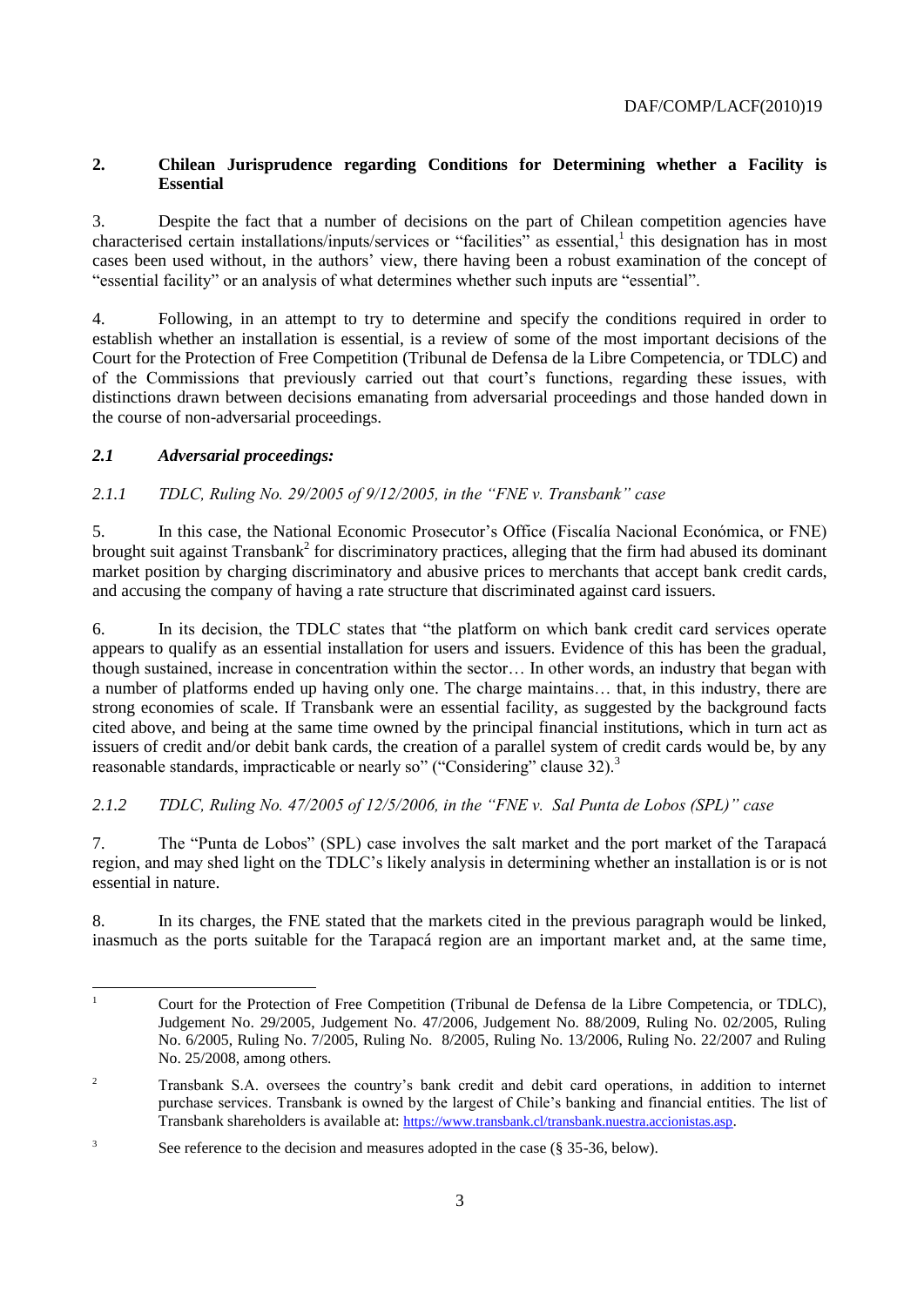constitute essential infrastructure for the salt market. The TDLC seeks to require owners of the ports of Patillos and Patache to permit the loading of salt produced by third parties.

9. In this regard, the TDLC's assed "whether the port of Patache constitutes an essential facility, in the sense of not being replicable under viable technical and economic conditions, or whether there are other economically viable port alternatives for firms competing with SPL". After completing this analysis, the TDLC determined that "in a case where a private port has the economic characteristics of an essential facility, and in the absence of technical restrictions or lack of capacity for loading salt, along with conditions that lack sufficient accreditation, in the case of automobiles, it could be considered contrary to free competition if the port operator denies its services to third parties that request them" ("Considering" clauses 60, 71 and 72 $^4$ .

#### *2.1.3 TDLC, Ruling No. 88/2009 of 10/15/2009, in the "OPS et al. v. Telefónica Móviles Chile (TMCH)" case*

10. This decision grew out of a suit by several providers of services for converting fixed-network calls to cellular networks (known as *celulink*), against TMCH, the principal provider in the national mobile telephone market. The TDLC determined that TMCH engaged in a practice of arbitrary discrimination in the setting of prices, which resulted in cutting off competition at the margins for competitors who provide fixed-mobile ("*on-net*") call termination services, and had engaged in a practice of refusal to sell, for the purpose of extending its dominant position in the mobile telephone market to the market for providing fixed-mobile (*on-net*) call termination services.

11. In analysing the relevant market, the TDLC distinguishes two related markets: that of mobile telephone services (upstream market), and downstream fixed-mobile (*on-net*) call termination services, stating that providers of fixed-mobile (*on-net)* call termination services must necessarily use the mobile telephone network of the corresponding firm, requiring it to rely for such purpose on a minutes plan of the concessionaire that owns the mobile network that serves as the final processor of the calls. The TDLC determined *"that the above is equivalent to there being an essential facility or input owned by the mobiletelephone companies, namely, the mobile telephone plan that allows firms providing fixed-mobile (on-net) call termination services to access a given network and to compete with the other suppliers of such a service, among which are also the mobile telephone companies"* ("Considering" clause 35), and "*that such input is essential in that it is indispensable to participating in the "downstream" market and because there is no reasonably priced substitute for providing this service"* ("Considering" clause 36).

12. The TDLC then analyses the conduct of TMCH, examining the linked occurrence of traditional conditions surrounding refusal to sell as established in jurisprudence, $\frac{1}{5}$  in order to classify such conduct as constituting an abuse of dominant position. The TDLC did not indicate whether the fact that the refusal to

 $\overline{4}$ The TDLC ultimately rejected this part of the requirement, since there was no finding that there had been a refusal to provide port services to small salt producers, determining that, in the case of automobiles, no company had requested them.

<sup>&</sup>lt;sup>5</sup> Chilean jurisprudence has held that, in order to establish illicit refusal to sell, the following general circumstances must be present: (a) that a person's ability to act or continue to act in the market be substantially affected as a result of the inability to obtain the necessary inputs to carry out his/her economic activity under normal economic conditions; (b) that the cause of such person being prevented from accessing necessary inputs be the result of insufficient competition between the providers thereof, such that one or more of those providers refuses to supply that person; (c) that such person be willing to accept the commercial conditions normally established by the provider vis-à-vis its clients; and (d) that the party refusing to sell possess market power (Judgment No. 1016/1997 of the Central Anti-Monopoly Preventive Commission, and Ruling 19/2006 of the TDLC).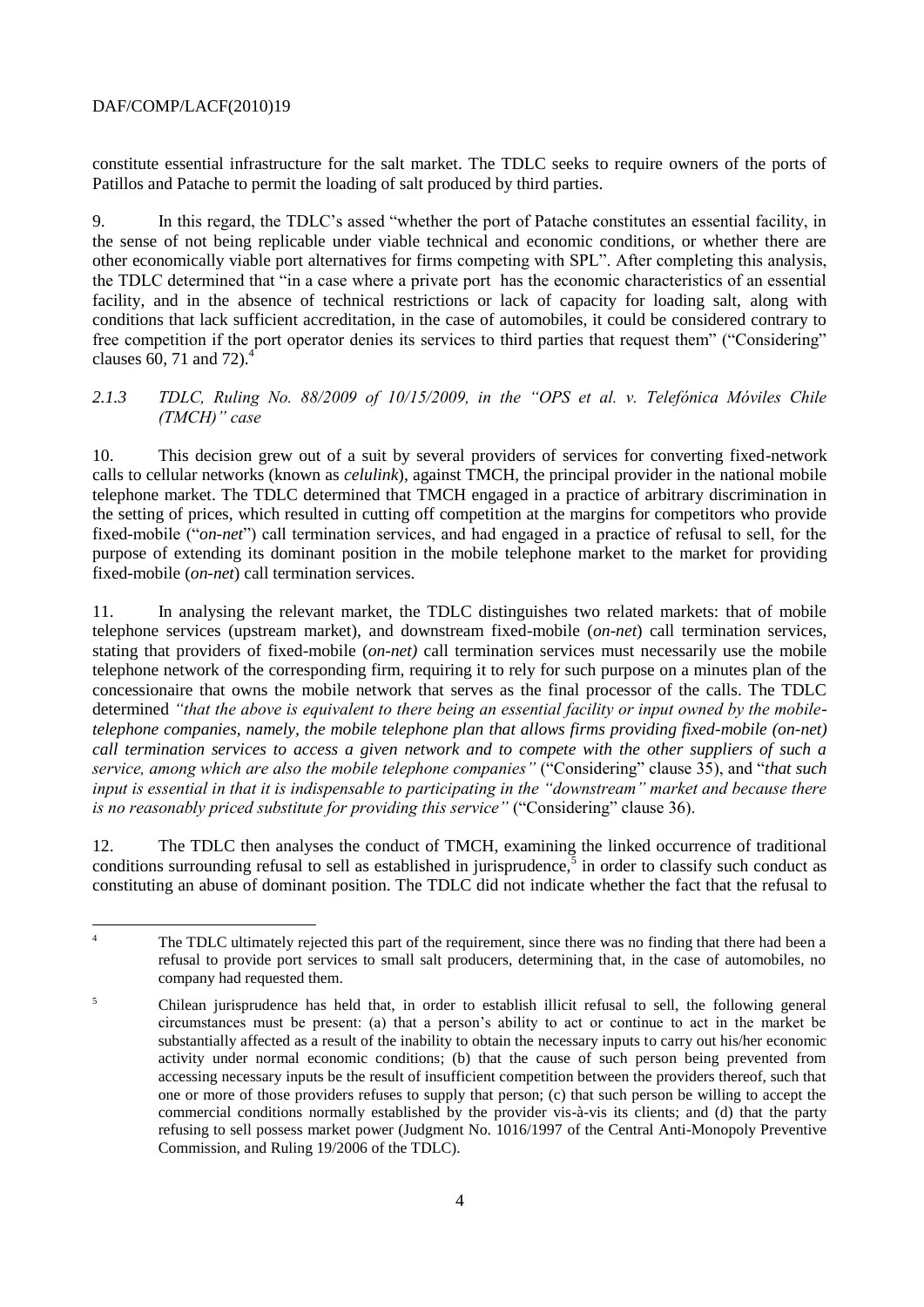sell would affect the mobile telephone plan (an essential input, in the opinion of the TDLC) was or was not dispositive in assessing the anticompetitive nature of the refusal to sell.

13. Based on the three decisions reviewed, it is clear that the conditions analysed by the TDLC in determining whether a facility is essential would be: that such installation not be replicable under viable technical and economic conditions or under any reasonable standards; that replicating it would be impracticable or nearly so; and that such input is indispensable for participation in the "downstream" market, given the absence of a reasonably priced alternative.

14. In Chile, as a result of judicial rulings regarding free competition, and based on an adversarial proceeding, no doctrine of essential facilities has ever been expressly invoked to explicitly and directly mandate access.

## *2.2 Non-adversarial proceedings:*

15. Nevertheless, competition authorities have indeed recognised that open access to certain installations whose replication is economically inefficient is necessary in order to introduce competition in downstream markets and, in some cases, have mandated access on companies with monopolistic power over such installations. These mandates have largely been ordered by the TDLC or by the antimonopoly commissions that preceded them, as conditions/requirements within non-adversarial proceedings initiated by regulatory entities or agencies.

16. Such non-adversarial proceedings have taken place, for example, for the purpose of analysing or approving vertical integration operations (concentration), in making determinations regarding services provided by dominant telephone companies subject to rate setting (by the regulatory authority), or in establishing, among other things, the underlying conditions for bidding on port concessions, adopting the single-operator model (rules for single-operator ports). Three illustrative decisions are reviewed below.

#### *2.2.1 Resolution Commission, Ruling No. 389/1993 of 4/16/1993, on multicarrier systems in longdistance telephony*

17. This decision was handed down in the course of examining whether competitive conditions were being negatively affected by having local telephone companies (incumbents) enter the national or international long-distance segment of the market, $6$  which resulted from the adoption of a multicarrier system (allowing users of fixed telephones to choose their long-distance carrier for any given call).

18. The Resolution Commission (Comisión Resolutiva, or CR) recognises that the local telecommunications market was monopolistic and that the national and international long-distance market could become competitive, as long as an efficient and strictly controlled regulatory framework was established. In its ruling, the CR concluded that local telephone companies could participate in the longdistance market under specific conditions, among which are the following:

- The companies providing local telephone service must provide the same type of access or connection to all providers of long-distance telecommunications services, so as to provide them with service of identical quality.
- The companies currently providing local telephone services must introduce, at their own cost, modifications in their local switchboards in order to provide access to all long-distance carriers,

6

As well as the participation of companies that offer national and international long-distance services in supplying local telecommunications services.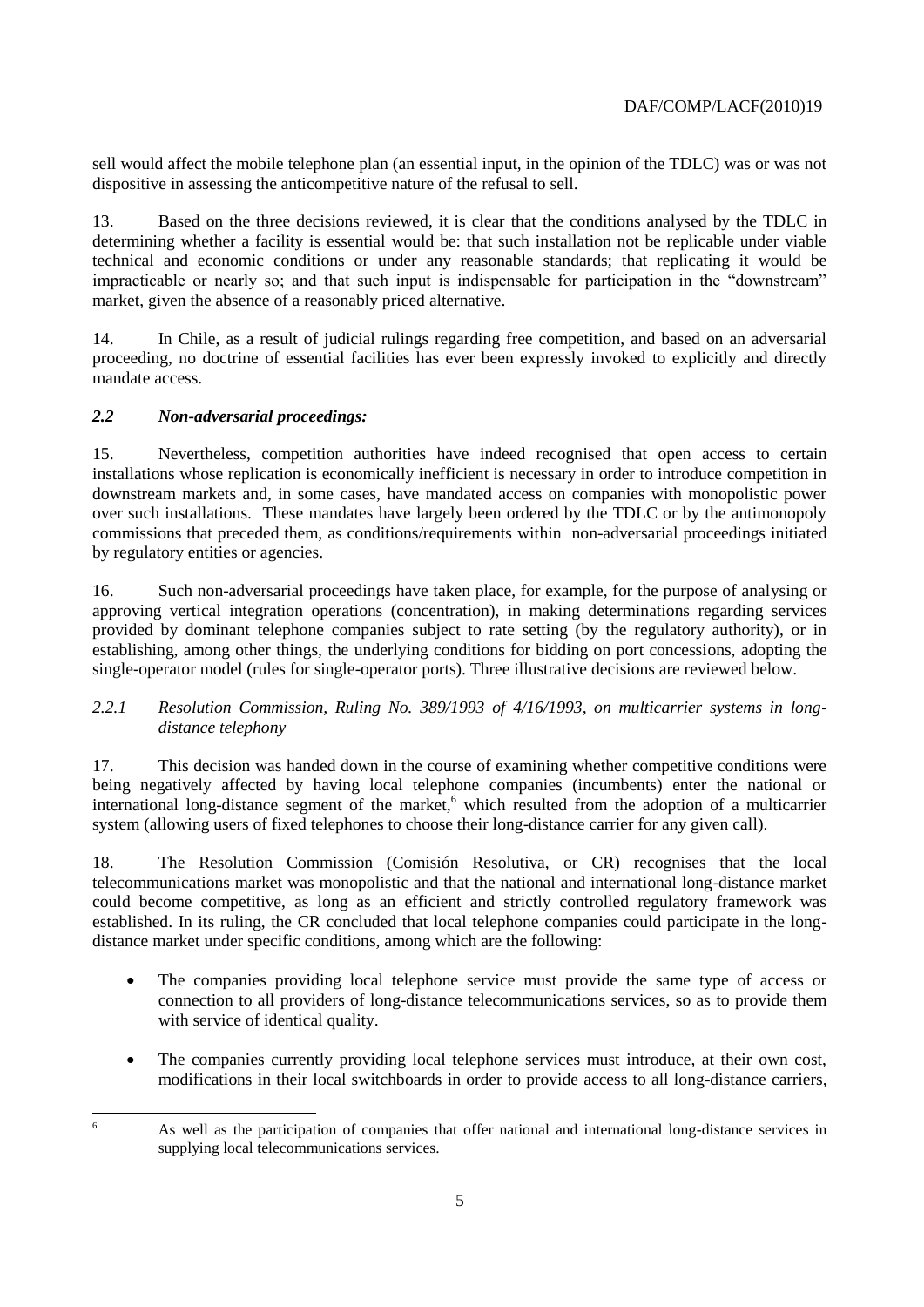without prejudice to recovering these investments through non-discriminatory rates that would charge long-distance providers for the use of their installations, with such rates subject to approval by the regulatory authority.

• The access charge levied on the corresponding local company, which shall not be discriminatory, must be approved by the regulatory authority, with the cost being borne by each long-distance company. Such charge shall reflect the direct cost of this service, so as to avoid having longdistance services subsidised by local telecommunications companies.

19. The CR also established obligations with regard to transparency and provision of information, the societal structure in the event of vertical integration, and other conditions to prevent incumbent companies from adopting discriminatory measures against new entrants.

#### *2.2.2 Resolution Commission, Ruling No. 515/1998 of 4/22/1998, on classifying services for purposes of rate regulation*

20. This decision was handed down in the context of the power of the  $CR<sup>7</sup>$  to determine whether a given service market exhibits competitive conditions that would allow for unrestricted rate setting for telecommunications services that are subject to legal regulation.<sup>8</sup>

21. After determining the specific services that are to subject to rate regulation, the CR makes observations regarding certain factors that it believes must be taken into consideration at the time the rates are established, in order to properly safeguard competition. In this regard, the CR states that *"The setting of rates for services that process and/or transmit signals provided through private circuits, as well as access charges, must facilitate the disaggregated provision of local network facilities to allow for the introduction of greater competition in local telephone service*" (4b).

## *2.2.3 TDLC, Ruling No. 8/2005 of 6/30/2005, on the EDELNOR advisory consultation*

22. This ruling was issued in response to the advisory consultation of Empresa Eléctrica del Norte Grande S.A regarding conformity with the obligations imposed on that company by the previous ruling of the Central Preventive Commission, in the context of the new legal framework regulating electric transmission activities.

23. The TDLC states that, in its judgment, "in the electricity sector, caution must be exercised to ensure that providers that compete in this market have open access, under reasonable conditions that are not illegally discriminatory, to given networks that house the service they provide and that constitute monopolistic segments or essential installations that coexist with other segments in which competition is possible. That is precisely one of the objectives that legislators envisaged in setting forth law 19. 940, by defining and clarifying access to the electricity transmitting network and the associated conditions" ("Considering" clause 5).

#### **3. Role of the Competition Agency and of the Sectoral Regulator in Determinations on Essential Facilities**

24. Sectoral regulations as a whole establish regimes governing open access to installations considered "bottlenecks", with sectoral regulators being responsible for evaluating the sector involved.

 $\overline{7}$ <sup>7</sup> Article No. 29 of the General Telecommunications Law, No. 18.168 of 1982.

<sup>&</sup>lt;sup>8</sup> Public local and international long-distance telephone services, and signal switching and/or transmission services provided as an intermediate service or through private circuits.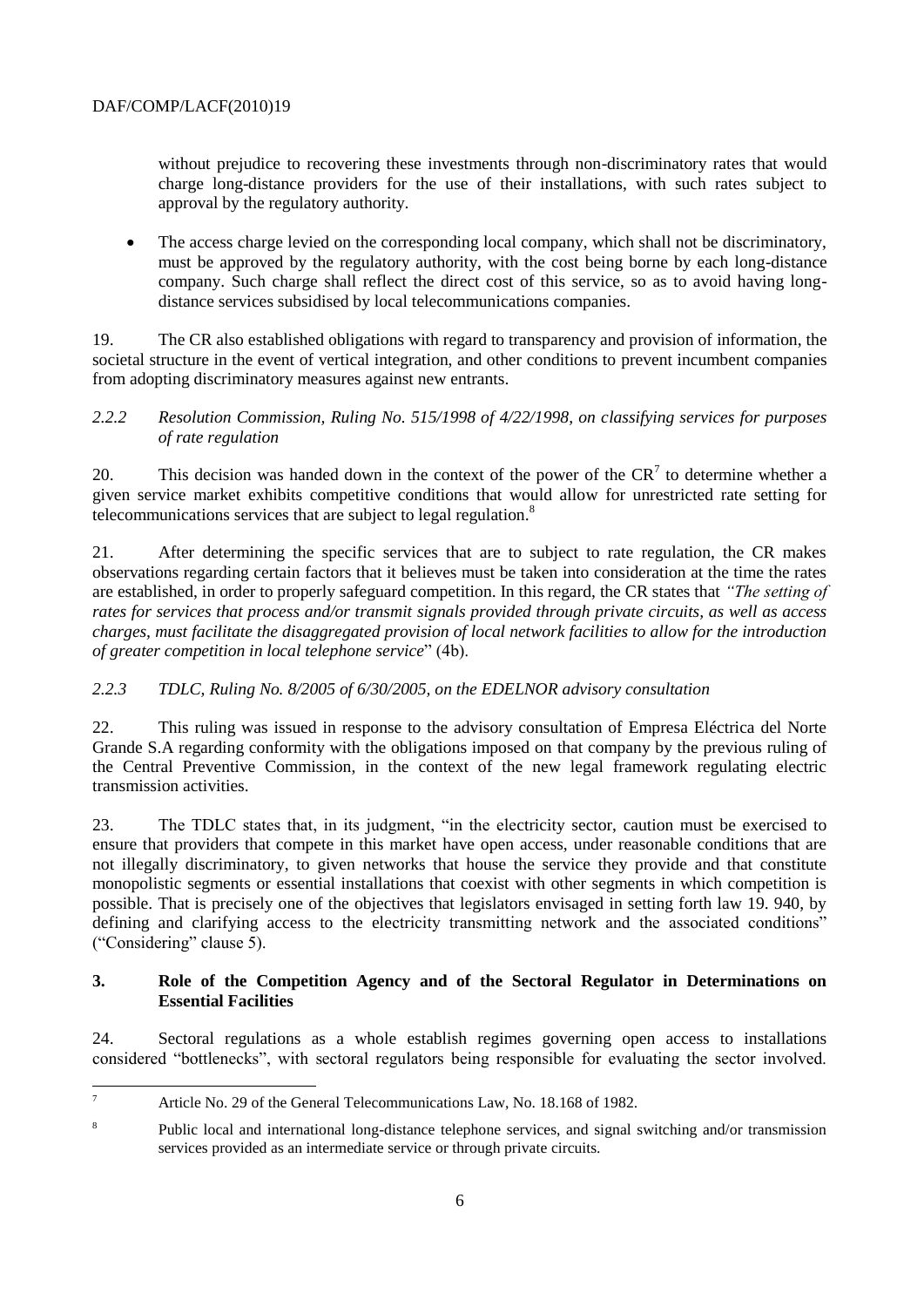Without prejudice to the foregoing, the FNE and the TDLC and its predecessors have agreed on an evaluation of the installations or facilities and on the regimes that govern access to them. Thus, they were involved in privatisation processes that took place, particularly during the 1990s, first analysing the conditions under which public services were to be privatised and issuing reports on relevant factors related to competition.

25. In the last 20 years, highways, ports and airports have been handed over as concessions, and bidding procedures intended to generate ex ante competition have been designed in cases where actual competition "in the field" was impossible – designs which the competition agencies have been involved in formulating.<sup>9</sup>

26. A number of sectoral regulations explicitly require that the TDLC evaluate existing market conditions in order to, for example, make decisions on issuing rate regulations<sup>10</sup> or establish the conditions under which a given concession may be offered. $^{11}$ 

 $\overline{Q}$ <sup>9</sup> *"In Chile, at the beginning of the 1980s, and prior to the privatisation of enterprises, the regulatory frameworks for the electricity and telecommunications sectors were modified. These frameworks draw a separation between potentially competitive segments and monopolies. However, insufficient attention was given to the circumstances necessary for new providers to enter the market under conditions equal to those of established enterprises in segments where competition was possible. First of all, the degree of horizontal concentration of the industries at the time of privatisation was high, with no economic justification based on economies of scale. Furthermore, regulation permitted vertical integration between essential facilities and competitive segments. Lastly, and perhaps more serious, the regulation of technical and economic conditions for access to essential facilities or for interconnection in industries with network economies was inadequate. Thus, while it was required that there be free access both to the electricity transmission network and to the communications network, the parties remained free to negotiate rates. This situation contrasts with the case of monopolistic services for end-users (electricity and fixed-telephone), which continued to be subject to a rate-setting regime. The problems that arose as a result of the vertical and horizontal integration of the privatised industries led agencies charged with protecting competition to examine these markets and issue a number of decisions aimed at creating conditions in which the markets would function more efficiently. The agencies also had to resolve a wide range of litigation between individuals. The entry of new competitors, along with the lack of regulation over some essential inputs, led to multiple conflicts that usually pitted the owner of an essential facility against its competitors in other segments of the industry. The new enterprises brought suit in connection with predatory practices by established enterprises as well as for discriminatory practices with regard to accessing essential facilities."* Serra, P., "Las Facilidades esenciales en la doctrina de los organismos de competencia chilenos". CEA Working papers, University of Chile, No. 104 (2001).

<sup>10</sup> The General Telecommunications Law, No. 18.168 of 1982, states that *"in the case of national and international local and long-distance public telephone services… and in that of signal switching and/or transmission services provided as an intermediate service or through private circuits, there is an express determination by the TDLC that where existing market conditions are insufficient to guarantee a system of free rate-setting, prices or rates for services shall be set pursuant to the guidelines and procedures set forth in this Title"* (Article 29).

<sup>11</sup> Law 19.542 of 1997, on Modernisation of the State Port Sector, provides that *"enterprises may lease their port assets or offer them as concessions for up to thirty years. However, when the purpose of the leasing or the concession is unconnected to the port activity, its duration may not exceed ten years. With regard to berthing facilities, the participation of third parties is to take place only through port concessions. In order for these concessions to be granted, there must be, at State ports or terminals in the region, another berthing facility – capable of receiving ships – that is of the same design as the berthing facility that is the object of the port concession; if such is not the case, the board of directors must have a report from the Court for the Protection of Free Competition… In such a case, the concessions shall be made under the terms established in the report referred to"* (Article 14).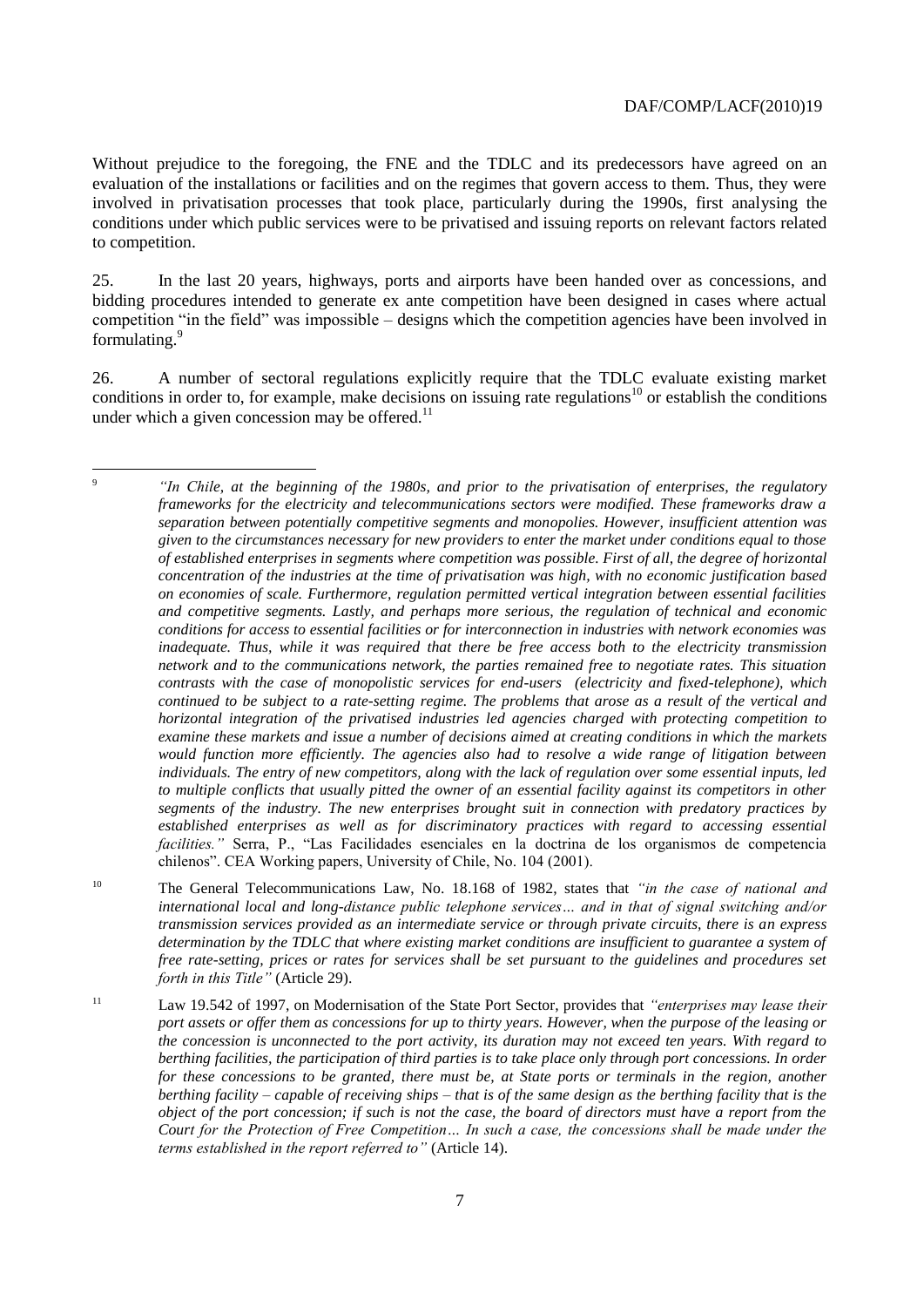27. The FNE can examine existing regulations to ensure that they do not unnecessarily restrict free competition. When the FNE believes that certain regulations could harm competition in a sector, it can take action to promote competition (advocacy), joining other regulatory entities to analyse the relevant regulations and discuss the rationality of their underpinnings. Likewise, the FNE can request that the TDLC make recommendations to the Government to eliminate or amend such regulations.

28. At the same time, the FNE is to issue reports requested by the TDLC in cases where the FNE is not a participating party or at the request of the Court in non-adversarial proceedings.

## **4. Powers of the Competition Authority with Respect to the Vertical Integration of an Essential Facility and to Vertically Integrated Monopolies**

29. With regard to the powers of the TDLC to order the break-up of an enterprise or to impose conditions on a vertically integrated monopoly, section 2 of article 26 of DL 211, of 1973, establishes that *"In the definitive ruling, the Court may adopt the following measures:* 

- "Modify or terminate actions, contracts, pacts, systems or agreements that are contrary to the provisions of the present law;
- "Order the modification or dissolution of firms, corporations and other private-law juridical persons that have been involved in the actions, contracts, pacts, systems or agreements referred to in the previous item;
- "Impose fines or levy sums to be paid to the government, up to an amount equivalent to 20,000 annual tax units…"
- 30. Regarding the use of these powers, the following decisions can be cited:
- *4.1 Resolution Commission, Ruling No. 389/1993 of 4/16/1993, on multicarrier systems in longdistance telephony (See above § 17 – 19)*

## *4.2 Central Preventive Commission (Comisión Preventiva Central, or CPC) Judgment 1045/1998 of 8/21/1998, on the single-operator port concession scheme*

31. The port enterprises of Valparaíso and San Antonio – both located in the same region – and of Talcahuano, all State-owned and charged with operating the ports, decided to simultaneously offer four concessions for bid. The port enterprise concessions of Valparaíso and San Antonio oversaw three of the total six berthing facilities in the two cities' ports. The enterprises chose the integrated operation (singleoperator) scheme, viewing it as the most efficient system for reducing the problems in co-ordinating port activities and facilitating investment in equipment for transferring cargo. These decisions required them to request a report from the Central Preventive Commission, predecessor to the TDLC, with respect to the overall conditions relating to bidding requirements.

32. In addition to requesting the report, the port enterprises attached a study outlining the general conditions for bidding, which appeared to be a necessary element, pursuant to the provisions of the law, to avoid the risk of abuse of dominant position.

33. Among the conditions were limitations on the horizontal integration<sup>12</sup> that were less restrictive than those defined in the law, restrictions on vertical integration,<sup>13</sup> additional standards for transparency, the possibility of imposing price ceilings, and, indirectly, quality standards.

 $12<sup>12</sup>$ 

In terms of restrictions on the horizontal integration of port operators, the judgment stipulated that a concessionaire, any of its shareholders holding more than 15% of the enterprise's capital or voting rights or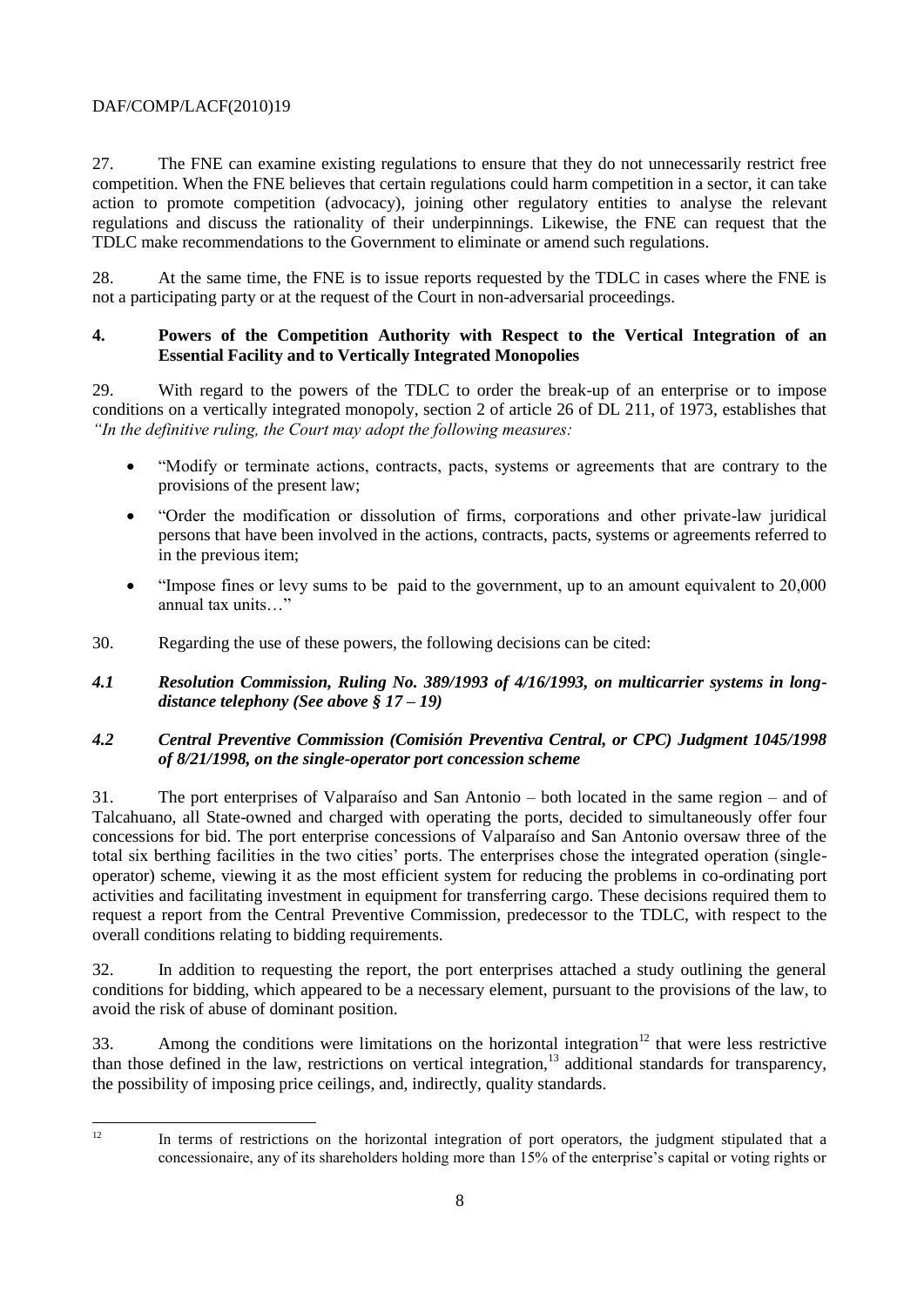34. These limitations do not constitute an impediment to participating in tenders. However, in the event that the concession is awarded, the company that is awarded the concession must comply with the restrictions on participation mentioned above, reducing any excess participation in other ports within the time periods determined by the ruling in each case.

#### **5. Procedures followed to Deal with Anticompetitive Practices on the part of Essential Facility Controllers**

## *5.1 TDLC, Ruling No. 29/2005 of 9/12/2005, the "FNE v. Transbank"*<sup>14</sup> *case*

35. This decision sets forth the FNE determination that the conduct of Transbank S.A. had been discriminatory in returning part of the commissions charged to card issuers that were their partners, a practice that it did not follow in the case of the one card issuer Transbank provided services to that was not a partner. The TDLC stated that *"The reverse payments in question discriminated in favour of Transbank partners, with there being no other apparent justification for the action. Moreover, such discrimination could come to constitute a barrier to entry to the financial system, in that Transbank, in the Court's opinion, has the characteristics of an essential installation… Thus, potential new financial institutions not accepted as Transbank partners would face costs in operating their credit and debit card services not incurred by entities that are partners of said enterprise"* ("Considering" clause 27)*.*

36. In terms of remedy, the TDLC approved the partial compromise between Transbank and the FNE establishing that "Transbank will provide free access to card operation services for issuers that are authorised by the Central Bank and whose card operations are overseen by the Superintendency of Banks and Financial Institutions (Superintendencia de Bancos e Instituciones Financieras, or SBIF). The rates to be charged to issuers for the services provided shall be applied across the board, shall be objective, and shall not be arbitrarily discriminatory, and they must meet the requirements of SBIF circulars…" ("In view of" clause 8.6.).

#### *5.2 TDLC, Ruling No. 88/2009 of 10/15/2009, the "OPS et al. v. Telefónica Móviles Chile (TMCH)" case*

37. In this decision, the TDLC determined that TMCH engaged in a practice of arbitrary discrimination in pricing that resulted in cutting off competition at the margins for those competing against it in providing fixed-mobile (on-net) call termination services, and in a practice of refusal to sell, for the purpose of expanding its dominant position as a mobile telephony service provider to the related market of fixed-mobile (on-net) call termination services.

38. Consequently, the TDLC imposed the following measures:

*"(3) PROHIBIT TMCH from charging companies that offer fixed-mobile (on-net) call termination services arbitrarily discriminatory prices compared to the prices it charges its other mobile telephone service clients;* 

 $\overline{a}$ 

receiving more than 15% of its earnings, directly or indirectly, as well as those with more than a 15% share in the ownership or operation of private ports in the region, may not hold more than a 15% share in the ownership or voting rights, and may not receive more than 15% of the earnings, of a concessionaire firm of another State berthing facility in the same region.

<sup>&</sup>lt;sup>13</sup> With regard to the limitations on vertical integration, said judgment established the category of "major" users", which may not hold, in total, directly or indirectly, more than 40% of the capital or voting rights, or receive more than 40% of the earnings of the concessionaire enterprise of a berthing facility.

<sup>&</sup>lt;sup>14</sup> See above § 5-6.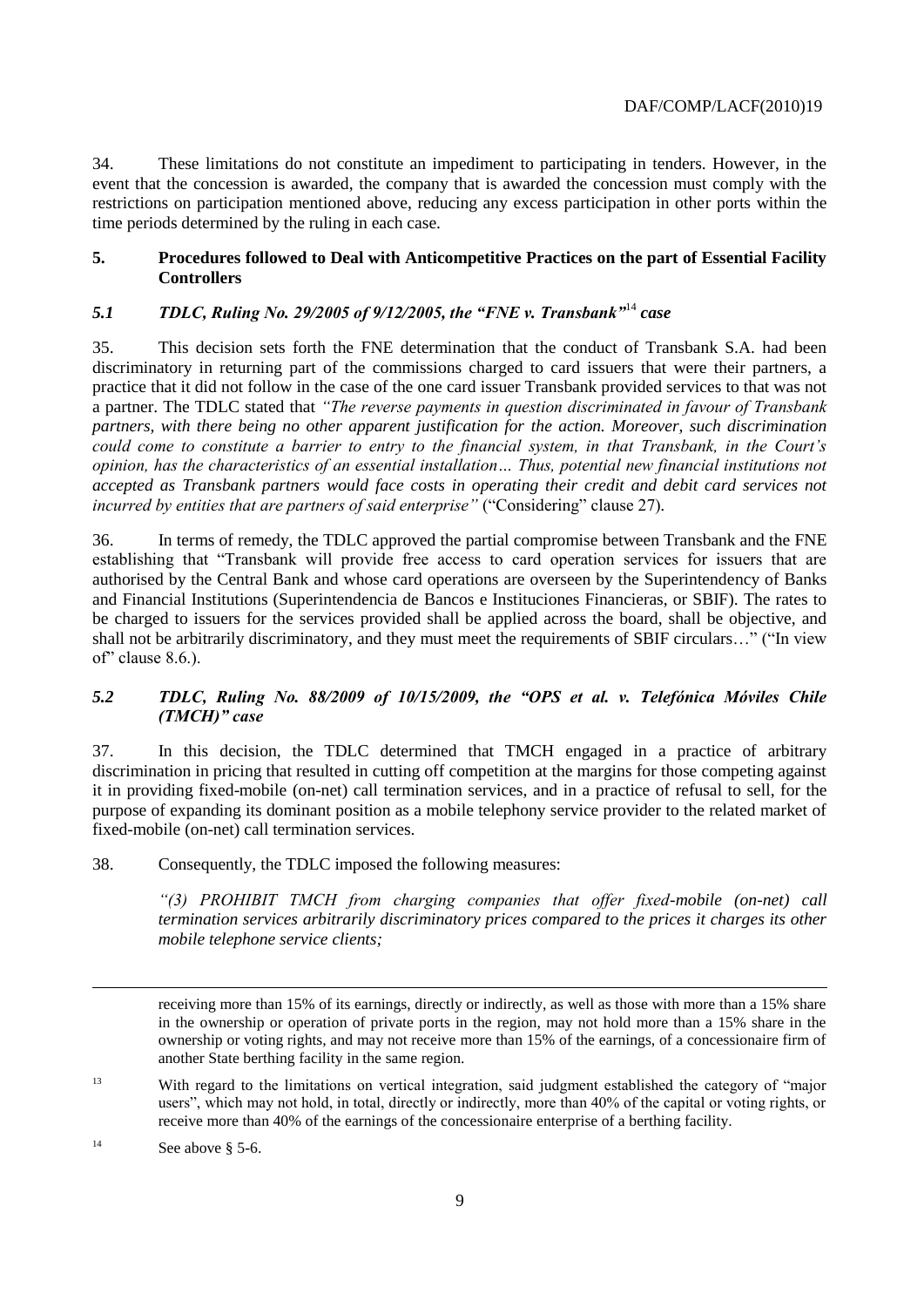*"(4) ORDER Telefónica Móviles de Chile S.A. to refrain in the future from engaging in any action or agreement that entails discriminations based on the characteristics of those accessing its services, unless such action or agreement is based on objective circumstances and is applicable to all parties in similar conditions*…"*<sup>15</sup>*

#### **6. Powers to Investigate and Sanction Acts of Discrimination on the Part of the Owner of an Essential Facility – Technical Knowledge of the Competition Authorities**

39. Pursuant to article 39 of DL 211, the FNE may "(a) Initiate investigations it deems appropriate to identify any violations of this law". At the same time, article 18 of DL 211 empowers the TDLC to "be apprised, at the request of the interested party or of the National Economic Prosecutor, of situations that could constitute violations of the present law"; and, pursuant to article 26 of the same law, the TDLC may sanction violators with fines and may adopt measures designed to change or end actions, contracts, pacts, systems or agreements that undermine free competition.

40. In terms of technical capacity, the FNE currently has a staff of approximately 88, organised by a Directorate that oversees the Service (made up of the National Economic Prosecutor's Office and the National Deputy Prosecutor), four divisions – two line divisions (covering investigations and litigation), one Research Division, and an Administration and Management division – one department (Institutional Relations) and a set of units (Internal Accountability, Internal Audit and Regional Co-ordination).

41. Seventy-five percent of the economists and 50% of the attorneys at the FNE have postgraduate training (general-education master's degrees in economics or specialised training in competition policy, masters or other post-graduate degree in competition law or economic law). The academic level of training provides a good theoretical foundation for these experts and indicates the professional capacity of the staff to conduct complex economic analysis. Moreover, frequently these professionals, as part of their training, take academic courses or participate in international specialised forums or workshops, such as the International Competition Network Workshops. Thus, the professionals of the FNE have significant analytical capacities for dealing with complex economic and legal issues.

42. In addition to the above, the FNE, in certain cases, commissions economists in the market to conduct their own studies, which serve to support the FNE in its competition litigation. These studies, which enter the public domain once the FNE has presented them as background material in cases that are ongoing at the TDLC, are financed with resources specific to the Service, with in-house staff serving as the institutional counterpart.

43. Lastly, all competition cases dealt with at the FNE are analysed by an interdisciplinary team made up of at least one attorney and one economist.

44. The TDLC, for its part, is composed of five members (Ministers), of which two, by express provision of the Competition Law, must be university-degreed professionals or have post-graduate degrees in economics. Similarly, the Competition Law envisages that the TDLC will have on staff two universitydegreed professionals in the area of economics who will assist in analysing the cases. The foregoing highlights the high level of specialisation at the TDLC and its capacity to analyse and duly consider the technical-economic factors involved in specific cases being examined.

 $15$ 

Numbers 3 and 4, section II of the operative part of Ruling No. 88/2009 of the TDLC. The TDLC also imposed a fine on the enterprise against which suit was brought. Ruling confirmed by the Supreme Court, Ruling 07.07.2010, case No. 8077/2009.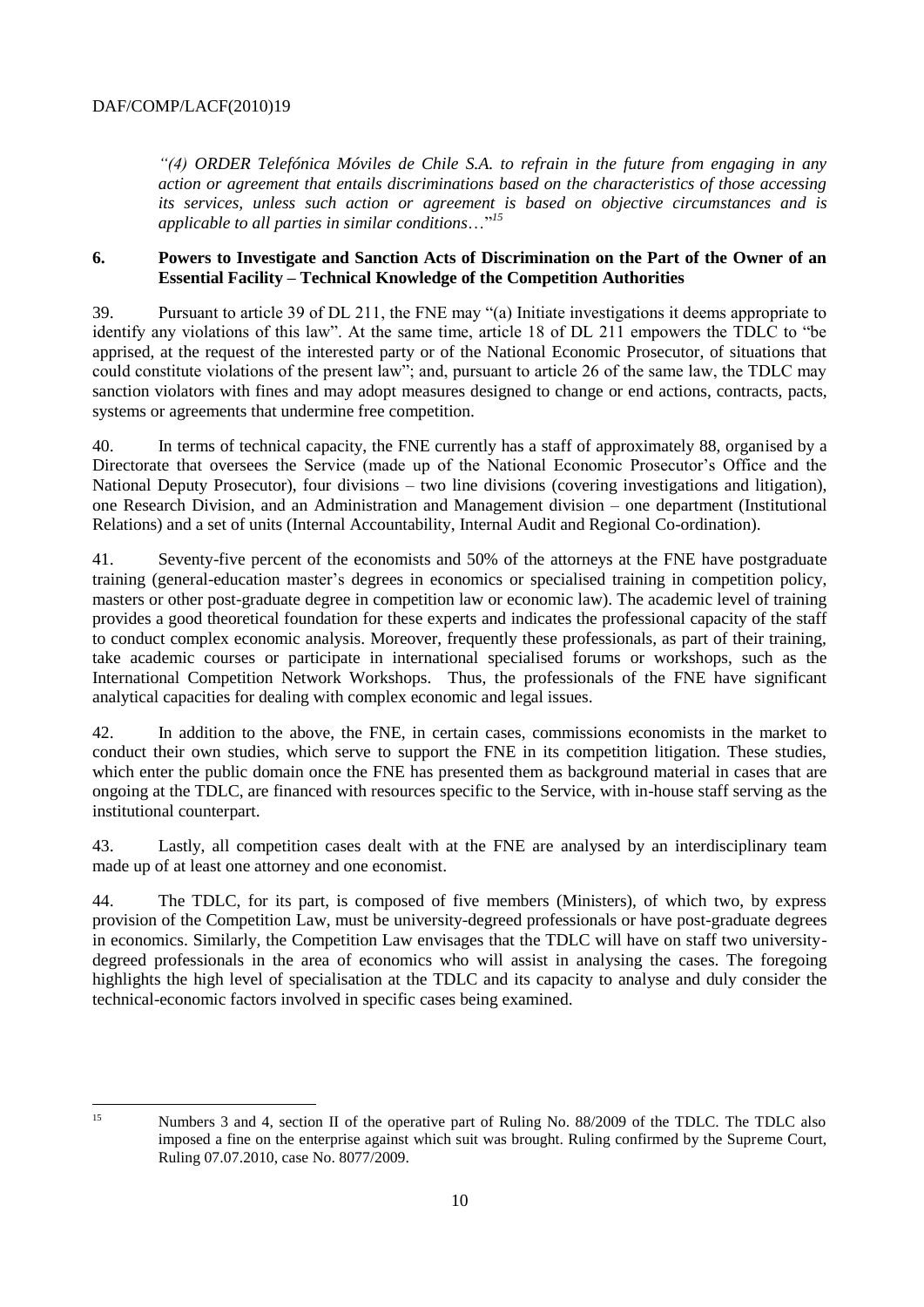## **ANNEX: SECTORS IN WHICH THERE IS A LEGAL MANDATE TO PROVIDE ACCESS TO ESSENTIAL FACILIITIES**

## *(A) Law No. 19.940, which amends DFL No. 1 of 1982, General Electricity Services Law (Ley General de Servicios Eléctricos, or LGSE)*

1. During the 1980s, the electricity sector underwent deregulation and privatisation. In the last 10 years, a series of modifications in the legislation were introduced. In 2004, Law No. 19.940 was passed. Its purpose was to "*eliminate or reduce the obstacles to investment in the sector, improve and regulate the quality of service, and specify or clarify aspects of the regulations that caused uncertainty or disputes between stakeholders".<sup>16</sup>*

2. Among these modifications, the law established that transmission and subtransmission systems constitute a public service (article 7, section 3), and introduced a new Title III in the LGSE, making transmission a totally regulated sector. This put an end to the high degree of uncertainty surrounding pricing for transmission, which previously occurred through free negotiation between generating and transmission companies.

3. The new law established a regime of open access to the installations connected with the trunk transmission systems and the subtransmission systems of each electricity system.<sup>17</sup> Article 71-5 of the law states: *"The installations of trunk transmission systems and of the subtransmission systems for each electricity system shall be subject to a regime of open access, and may be used by third parties, under technical and economic conditions that do not discriminate among users, by paying for use of the transmission system, pursuant to the rules established in Title..."* 

4. The owners of installations for trunk transmission systems and subtransmission systems may not deny any interested party access to transportation or transmission services for reasons of technical capacity, without prejudice to the fact that, by virtue of the powers provided by law or through regulations to the economic load dispatch centre to operate the electric system in a co-ordinated fashion, inflows and outflows shall be limited, without discriminating against any user.

#### *(B) Law No. 19.542, which establishes Standards for Modernisation of the State Port Sector*

5. This 1997 law transformed the existing public ports into autonomous State enterprises and made them part of the Public Enterprise System (the agency responsible for supervising and monitoring the management of State enterprises).

 $16\,$ <sup>16</sup> MALDONADO Pedro, HERRERA Benjamín: "Sostenibilidad y seguridad de abastecimiento eléctrico: estudio de caso sobre Chile con posterioridad a la Ley 20.018". ECLAC, United Nations, Chile 2007, p. 56.

<sup>17</sup> Article 225(a) of the General Electricity Services Law defines the Electric System as the *"set of installations of mutually connected electricity-generating plants, lines of transport, electricity substations and lines of distribution that make it possible to generate, transport and distribute electric energy".* The interaction between the segments of generation, transmission and distribution make up the Chilean electricity market which, further, is divided geographically into four sections: the Large Northern Interconnected System (SING), the Central Interconnected System (SIC), the Aysén System and the Magallanes System.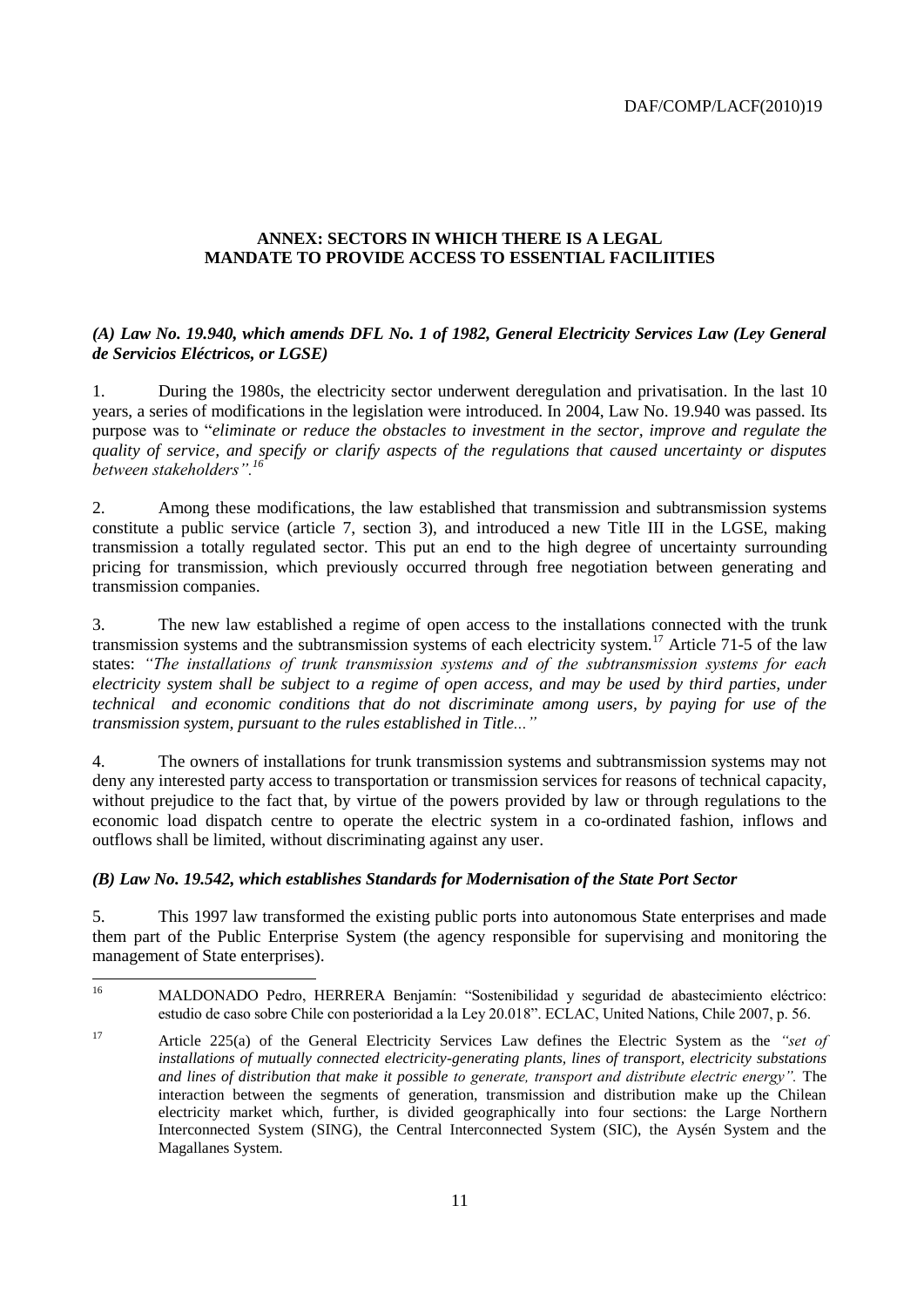6. The objective of this law was to ensure that State ports be developed with a view to the possibility of incorporating private capital, by allowing port enterprises to concession the management of berthing facilities and of the ferry terminals that they oversee – this with an eye to fact that the rapid expansion of Chile's foreign trade made for insufficient freight transfer capacity at State ports over the short term, particularly in places within the central zone, where for geographic reasons the possibility of developing new ports is highly limited.<sup>18</sup>

7. Law 19.542 contains a number of provisions related to safeguarding competition and the provision of port services under non-discriminatory conditions. The relevant provisions are as follows:

- Article 14, section 4: "The concessionaire, shall be required to use the assets provided through the concession to serve ships and move freight, provide adequate maintenance and other services, and establish pubic rates under non-discriminatory conditions."
- Article 21. All port services provided by firms, even when the services are provided to the central government, municipalities or other State entities, shall be compensated pursuant to current rates, which shall be public and may not be arbitrarily discriminatory.

Without prejudice to the characteristics of the enterprises carrying out these functions, when these companies provide services or use berthing facilities, they may not engage in or execute actions or contracts that affect free competition.

 Article 22. Each enterprise shall have a set of internal regulations on the use of berthing facilities for each port it oversees, which it shall propose to the Ministry of Transportation and Telecommunications for its approval, rejection or modification.

This set of regulations, to be published in the *Diario Oficial*, shall meet objective technical criteria and be non-discriminatory, shall further the efficient use of port infrastructure and the harmonious conduct of port activities, and shall guarantee the right of free choice on the part of users with respect to the services provided at berthing facilities and the independence of individuals who carry out functions therein, limiting their involvement to what is indispensable for proper functioning. This set of regulations shall be an integral part of all berthing facility bidding.

#### *(C) General Telecommunications Law No. 18.168*

8. The criteria introduced by the Resolution Commission at the beginning of the 1990s were later incorporated in legislation and are part of the regulatory framework governing the telecommunications sector. Article 24 bis of said law establishes that:

 The concessionaire of public telephone services shall offer, supply and provide all concessionaires of intermediate services that provide long-distance service the same type of access or connection to the telephone network. Likewise, the concessionaire may not discriminate in any way whatsoever in regard to, among other things, quality, extent, term, value or price of the services it provides for the purpose, or with the motive, or for reasons, of access or use of the multicarrier system.

 $10<sup>°</sup>$ <sup>18</sup> "Further, the ports, for geographic reasons, are an essential facility for the transport of maritime freight. Moreover, they are an essential activity for the economy, given the importance they have for foreign trade, the country's development, and maritime transport. For this reason, port services can become an instrument for gaining competitive advantages in other businesses." Pablo Serra, Las Facilidades esenciales en la doctrina de los organismos de competencia chilenos.